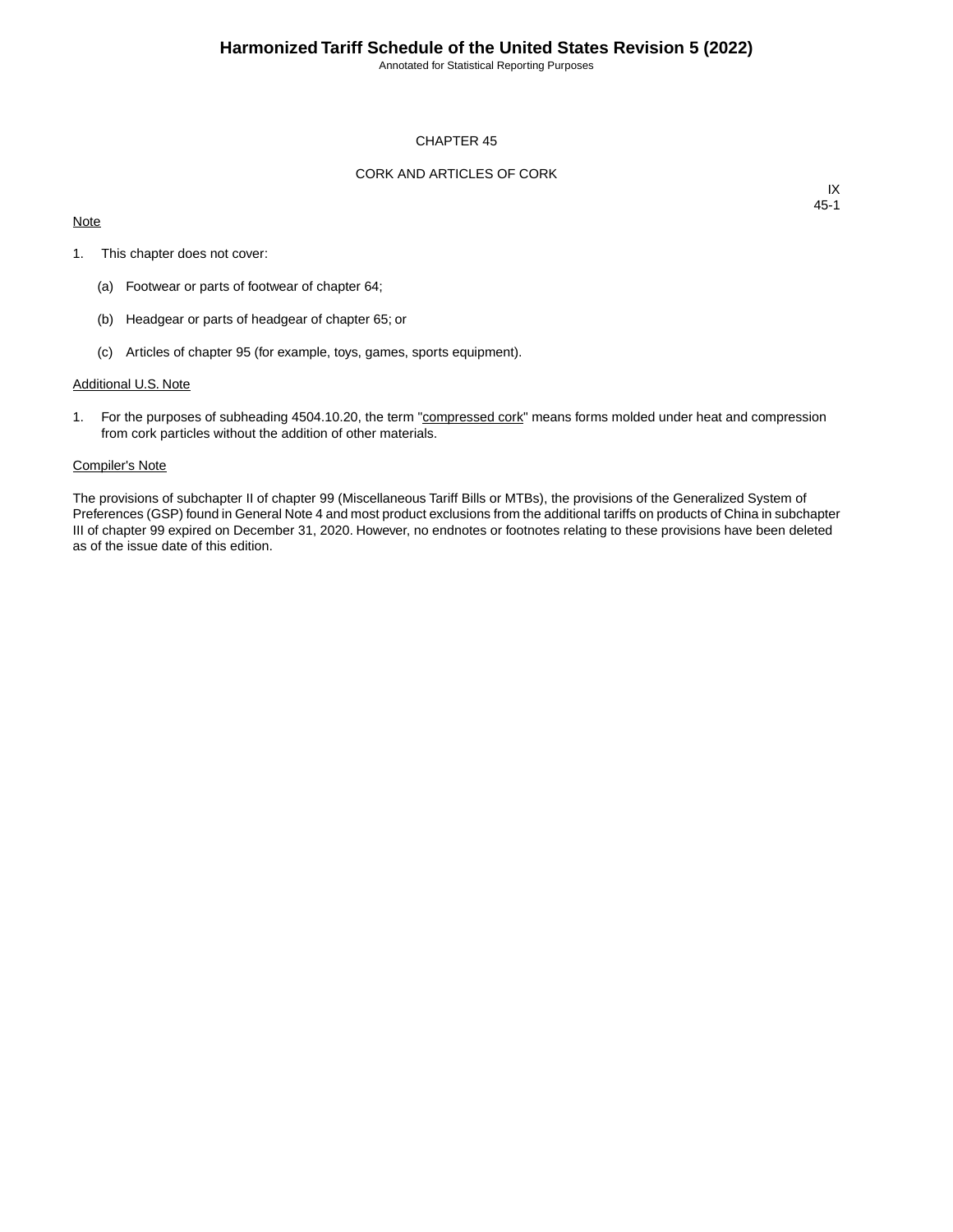# **Harmonized Tariff Schedule of the United States Revision 5 (2022)**

Annotated for Statistical Reporting Purposes

| Heading/                 | Stat.       |                                                                                                       | Unit           | Rates of Duty |                         |                 |
|--------------------------|-------------|-------------------------------------------------------------------------------------------------------|----------------|---------------|-------------------------|-----------------|
| Subheading               | Suf-<br>fix | <b>Article Description</b>                                                                            | of<br>Quantity | General       | $\mathbf{1}$<br>Special | 2               |
| 4501                     |             | Natural cork, raw or simply prepared; waste cork; crushed,                                            |                |               |                         |                 |
|                          |             | granulated or ground cork:                                                                            |                |               |                         |                 |
| 4501.10.00 00            |             |                                                                                                       |                |               |                         | Free            |
| 4501.90<br>4501.90.20    | 00          | Other:                                                                                                |                |               |                         |                 |
|                          |             |                                                                                                       |                |               |                         | Free            |
| 4501.90.40               | 00          |                                                                                                       |                |               |                         | 6.6¢/kg         |
|                          |             | 4502.00.00   00   Natural cork, debacked or roughly squared, or in rectangular                        |                |               |                         |                 |
|                          |             | (including square) blocks, plates, sheets or strip (including                                         |                |               |                         | 22¢/kg          |
|                          |             |                                                                                                       |                |               |                         |                 |
| 4503<br>4503.10          |             | Articles of natural cork:<br>Corks and stoppers:                                                      |                |               |                         |                 |
|                          |             | Tapered and of a thickness (or length) greater than                                                   |                |               |                         |                 |
|                          |             | the maximum diameter:                                                                                 |                |               |                         |                 |
| 4503.10.20               | 00          | With maximum diameter not over 19 mm $kg$ $Free^{\mathcal{U}}$                                        |                |               |                         | 68¢/kg          |
|                          |             | Other:                                                                                                |                |               |                         |                 |
| 4503.10.30 00            |             | Wholly of cork, of a thickness (or length)<br>greater than the maximum diameter kg Free <sup>1/</sup> |                |               |                         | 55¢/kg          |
|                          |             |                                                                                                       |                |               |                         |                 |
| 4503.10.40<br>4503.10.60 | 00<br>00    |                                                                                                       |                |               |                         | 55¢/kg          |
| 4503.90                  |             | Other:                                                                                                |                |               |                         | 55¢/kg          |
| 4503.90.20               | 00          |                                                                                                       |                |               |                         | 55¢/kg          |
| 4503.90.40 00            |             | Wallcoverings, backed with paper or otherwise                                                         |                |               |                         |                 |
|                          |             |                                                                                                       |                |               |                         | $3.3¢/kg + 20%$ |
| 4503.90.60 00            |             |                                                                                                       |                |               | Free (A, AU, BH, CL,    | 45%             |
|                          |             |                                                                                                       |                |               | CO, D, E, IL, JO,       |                 |
|                          |             |                                                                                                       |                |               | KR, MA, OM, P,          |                 |
|                          |             |                                                                                                       |                |               | PA, PE, S, SG)          |                 |
| 4504                     |             | Agglomerated cork (with or without a binding substance) and<br>articles of agglomerated cork:         |                |               |                         |                 |
| 4504.10                  |             | Blocks, plates, sheets and strip; tiles of any shape; solid                                           |                |               |                         |                 |
|                          |             | cylinders, including disks:                                                                           |                |               |                         |                 |
| 4504.10.10               | 00          | Vulcanized sheets and slabs wholly of ground or                                                       |                |               |                         |                 |
|                          |             |                                                                                                       |                |               |                         | 25%             |
| 4504.10.20               | 00          | Insulation, coated or not coated, of compressed                                                       |                |               |                         | Free            |
|                          |             |                                                                                                       | kg             |               |                         |                 |
| 4504.10.30 00            |             |                                                                                                       |                |               |                         | 22¢/kg          |
|                          |             |                                                                                                       |                |               |                         |                 |
| 4504.10.40 00            |             | Wallcoverings, backed with paper or otherwise                                                         |                |               |                         | $3.3¢/kg + 20%$ |
|                          |             |                                                                                                       |                |               |                         |                 |
| 4504.10.45 00            |             | Corks, stoppers, disks, wafers and washers:<br>Stoppers, not tapered, wholly of cork, of a            |                |               |                         |                 |
|                          |             | thickness (or length) greater than the maximum                                                        |                |               |                         |                 |
|                          |             |                                                                                                       |                |               |                         | 55¢/kg          |
| 4504.10.47 00            |             |                                                                                                       |                |               |                         | 55¢/kg          |
| 4504.10.50               | 00          |                                                                                                       |                |               |                         | 45%             |
| 4504.90.00               | 00          |                                                                                                       |                |               |                         | 45%             |
|                          |             |                                                                                                       |                |               |                         |                 |
|                          |             |                                                                                                       |                |               |                         |                 |
|                          |             |                                                                                                       |                |               |                         |                 |
|                          |             |                                                                                                       |                |               |                         |                 |
|                          |             |                                                                                                       |                |               |                         |                 |
|                          |             |                                                                                                       |                |               |                         |                 |
|                          |             |                                                                                                       |                |               |                         |                 |
|                          |             |                                                                                                       |                |               |                         |                 |
|                          |             |                                                                                                       |                |               |                         |                 |
|                          |             |                                                                                                       |                |               |                         |                 |

IX 45-2